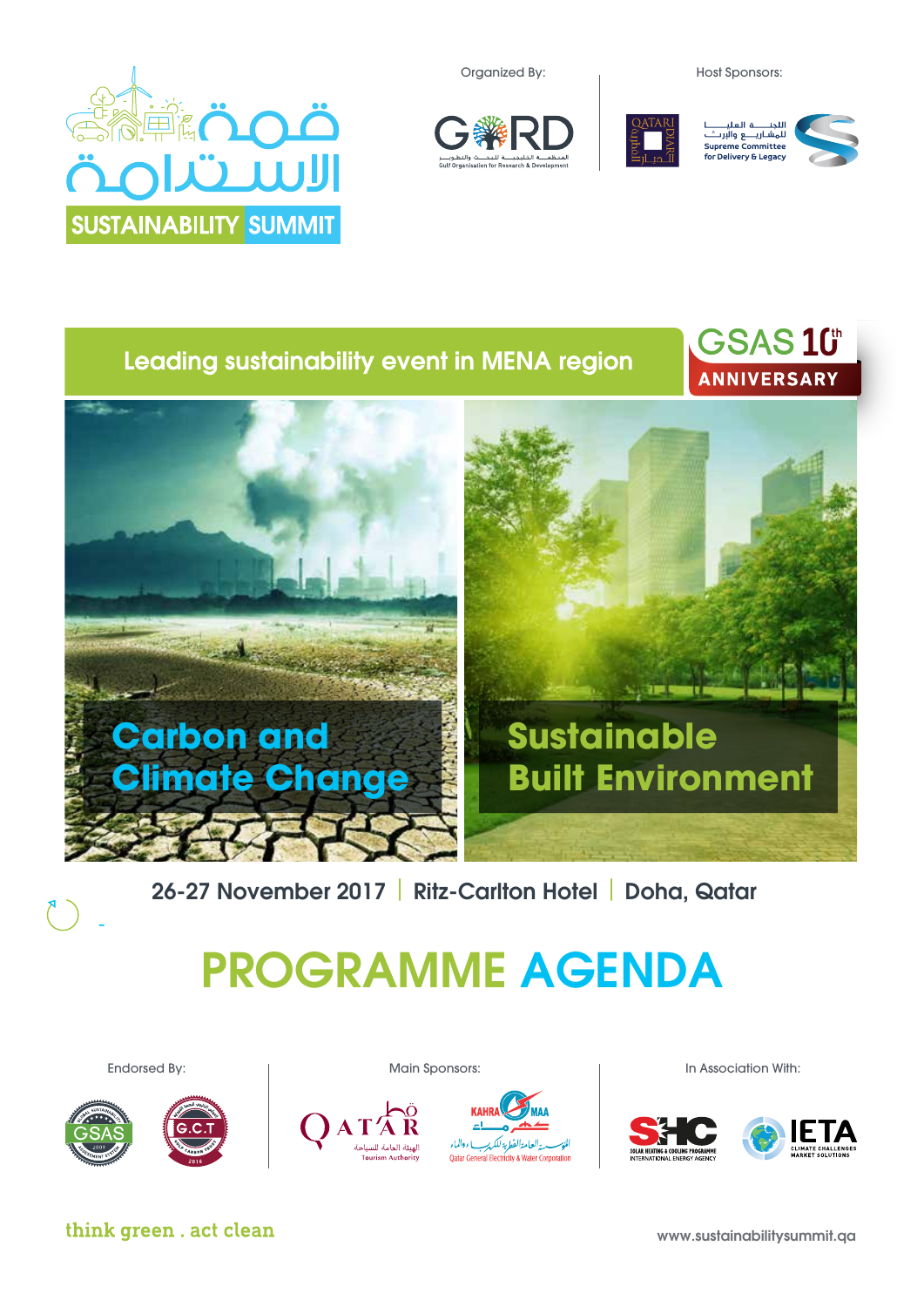

Organized By: The Contract of the Host Sponsors:



**8.30am to 9.30 am Registration**





## **PROGRAMME AGENDA DAY 1** (26 NOV 2017)

| <b>Time</b>        | <b>Session Name</b>                                                                                                                                                                                                                         | <b>Organisation</b>                                                                                                                    | <b>Country</b> |  |
|--------------------|---------------------------------------------------------------------------------------------------------------------------------------------------------------------------------------------------------------------------------------------|----------------------------------------------------------------------------------------------------------------------------------------|----------------|--|
|                    | 9:30am to 10:25am - Opening                                                                                                                                                                                                                 |                                                                                                                                        |                |  |
| $9:30 - 9:35$      | Welcome                                                                                                                                                                                                                                     |                                                                                                                                        |                |  |
| $9:35 - 9:45$      | <b>GORD Chairman's Address</b>                                                                                                                                                                                                              | Dr. Yousef Alhorr,<br><b>Founding Chairman,</b><br>Gulf Organisation for Research &<br>Development (GORD)                              | <b>QATAR</b>   |  |
| $9:45 - 9:55$      | Video on journey of Global<br><b>Sustainability Assessment</b><br>System (GSAS) up to its 10th<br>Anniversary in 2017.                                                                                                                      | GORD                                                                                                                                   | <b>QATAR</b>   |  |
| $9:55 - 10:05$     | <b>Inaugural Address</b>                                                                                                                                                                                                                    | HE Essa Bin Hilal Al Kuwari,<br><b>President</b><br><b>Qatar General Electricity &amp; Water</b><br>Corporation (KAHRAMAA)             | <b>QATAR</b>   |  |
| 10:05-10:20        | <b>Keynote Address</b>                                                                                                                                                                                                                      | Mr. José Retana,<br><b>Senior Sustainability Manager,</b><br>FIFA Qatar 2022 Local Organising<br>Committee                             | <b>QATAR</b>   |  |
| 10:20-10:25        | Video on GORD's Super-Energy-<br><b>Efficient Air Conditioning</b><br>Technology-QCOOL                                                                                                                                                      | GORD                                                                                                                                   | <b>QATAR</b>   |  |
| <b>Ceremonials</b> |                                                                                                                                                                                                                                             |                                                                                                                                        |                |  |
| 10:25-10:50        | (i) Commitment to Drive Sustainability- MoU Signing Ceremony<br>• GORD- Qatar Development Bank-Feasibility study for<br>manufacturing of QCOOL in Qatar<br>(ii) Sustainability Awards<br>(Final GSAS Certificates for<br>Selected Projects) | • GORD- Kuwait Public Transport Company-Collaboration on GSAS<br>By the hands of<br>HE Essa Bin Hilal Al Kuwari,<br>President-KAHRAMAA | <b>QATAR</b>   |  |

**10:50– 11:15 – Coffee Break**











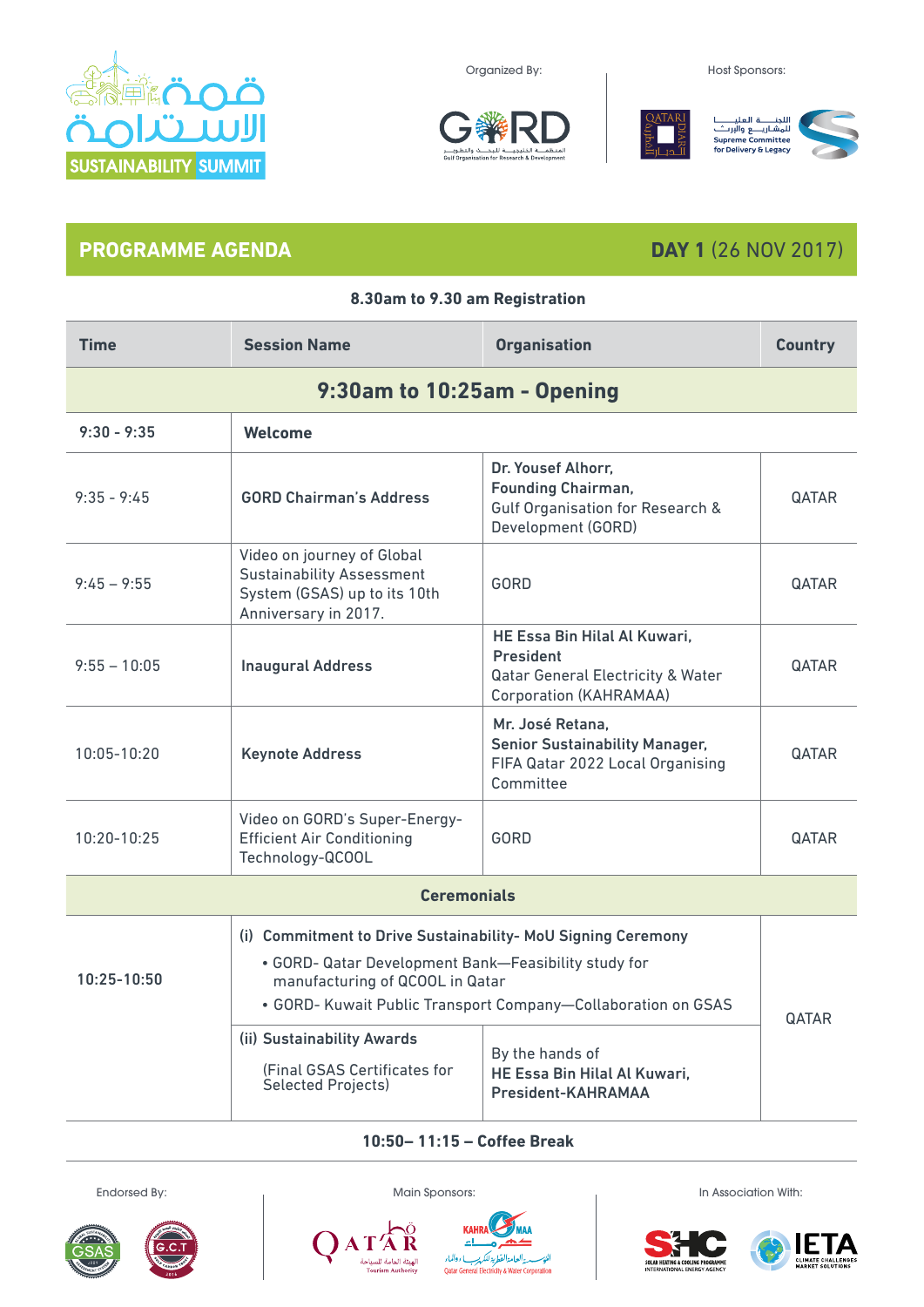

Organized By: The Contract of Host Sponsors:





| <b>PROGRAMME AGENDA (Continued)</b> |                                                                                                                                           | <b>DAY 1 (26 NOV 2017)</b>                                                                                    |                |
|-------------------------------------|-------------------------------------------------------------------------------------------------------------------------------------------|---------------------------------------------------------------------------------------------------------------|----------------|
| <b>Time</b>                         | <b>Session Name</b>                                                                                                                       | <b>Organisation</b>                                                                                           | <b>Country</b> |
| $11:15am - 12:55pm$                 |                                                                                                                                           | Session 1: Drivers for a Sustainable Built Environment and Climate Action                                     |                |
| $11:15 - 11:35$                     | (i) QCOOL-Hybrid Superefficient<br>air conditioning system for<br><b>Hot and Humid Climate</b>                                            | Dr. Esam Elsarrag,<br>GORD                                                                                    | QATAR          |
| $11:35 - 11:50$                     | (ii) Host Country Carbon<br>Neutrality Action Plan for<br>Qatar World Cup 2022                                                            | Mr. Shashi Prakash,<br>Supreme Committee for Delivery &<br>Legacy                                             | QATAR          |
| $11:50 - 12:10$                     | (iii) Carbon Neutrality for<br><b>Organizations using Gulf</b><br>Carbon Trust: MENA Region's<br>First Voluntary Carbon Offset<br>Program | Mr. Kishor Rajhansa,<br><b>GORD</b>                                                                           | QATAR          |
| $12:10 - 12:25$                     | (iv) Mobilizing Investment in<br>Low-carbon, Climate-resilient<br>Infrastructure                                                          | Eng Abdul Aziz Ahmed Al Hammadi,<br>TARSHEED, Qatar's National Program<br>on Conservation & Energy Efficiency | QATAR          |
| $12:25 - 12:40$                     | (i) Power Generation and<br>Renewable Energy in Arab<br>World                                                                             | Eng. Fawzi Kharbat,<br><b>Arab Union of Electricity</b>                                                       | <b>JORDAN</b>  |
| $12:40 - 12:55$                     | <b>Panel Discussions</b>                                                                                                                  |                                                                                                               |                |

### **12:55pm – 1:55pm – PRAYER & Lunch**

| $1:55$ pm – $3:40$ pm | <b>Session 2: Urban Planning and Frameworks for Sustainable Cities</b>              |                                                        |                |
|-----------------------|-------------------------------------------------------------------------------------|--------------------------------------------------------|----------------|
| $1:55 - 2:10$         | Althumama Stadium for<br>(i)<br>Qatar 2022: Local and Global<br>Architectural Reach | Mr. Hani Hawamdeh,<br>Arab Engineering Bureau          | <b>QATAR</b>   |
| $2:10 - 2:25$         | (ii) Lusail City: Sustainable Urban<br><b>Planning Case Study</b>                   | Dr. Eiman Eliskandarani,<br><b>GORD</b>                | <b>QATAR</b>   |
| $2:25 - 2:40$         | (iii) Wafra Residential Tower:<br>Lessons Learned, a Pathway<br>to GSAS 5 Stars     | Dr. Ioannis Spanos,<br><b>KEO</b> International        | <b>QATAR</b>   |
| $2:40 - 2:55$         | (iv) Regulatory Framework for<br>Sustainability of Cities of the<br>Future          | H.E. Mr. Willy Kempel,<br>Austrian Ambassador to Qatar | <b>AUSTRIA</b> |





 $\bar{\mathbf{R}}$ 

.<br>الهيئة العامة للسيا<br>Tourism Authority

A T



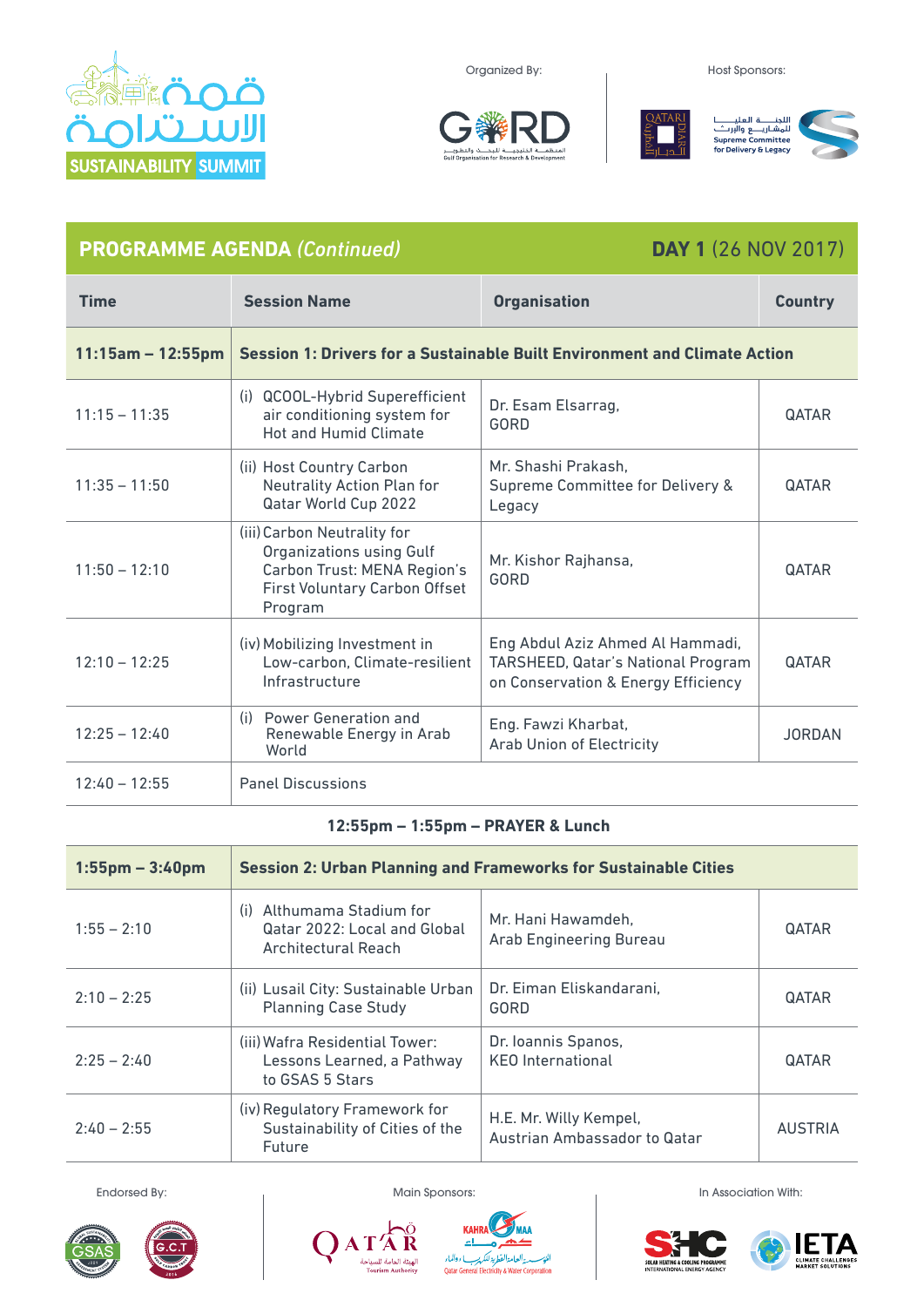





## **PROGRAMME AGENDA** *(Continued)* **DAY 1** (26 NOV 2017)

| <b>Time</b>   | <b>Session Name</b>                                                                          | <b>Organisation</b>                                                            | <b>Country</b> |
|---------------|----------------------------------------------------------------------------------------------|--------------------------------------------------------------------------------|----------------|
| $2:55 - 3:10$ | (v) Climate mitigation and<br><b>Adaptation for Cities in Global</b><br>and Regional Context | Ms. Kari Aina Eik,<br>Organization for International<br>Economic Relations     | <b>AUSTRIA</b> |
| $3:10 - 3:25$ | (vi) Environmental data collection<br>and processing for policy<br>formulation               | Mr. Khaled Alshatarat.<br>Ministry of Development, Planning,<br>and Statistics | <b>QATAR</b>   |
| $3:25 - 3:40$ | <b>Panel Discussions</b>                                                                     |                                                                                |                |

### **3:40pm – 4:00pm - Coffee Break**

| $4:00 \text{pm} - 5:15 \text{pm}$ | <b>Session 3: Global and Regional Dimensions of Climate Actions and Sustainability</b>                       |                                                                                    |                |
|-----------------------------------|--------------------------------------------------------------------------------------------------------------|------------------------------------------------------------------------------------|----------------|
| $4:00 - 4:15$                     | (i) Global Climate Actions in the<br><b>Regional Context of Middle</b><br>East                               | Mr. Luca Brusa,<br>United Nations Framework<br><b>Convention on Climate Change</b> | <b>GERMANY</b> |
| $4:15 - 4:30$                     | (ii) Carbon Markets for Low-<br>carbon Transformation - Call<br>to Corporates to Support<br>Climate Actions. | Mr. Stefano De Clara,<br><b>International Emissions Trading</b><br>Association     | <b>BELGIUM</b> |
| $4:30 - 4:45$                     | (iii) Counting the Carbon:<br><b>Assessing Qatar's CO2</b><br>emissions calculations                         | Ms. Nadya Al-Awainati and<br>Ms. Mona Al Asmakh,<br>Hamad Bin Khalifa University   | <b>QATAR</b>   |
| $4:45 - 5:00$                     | (iv) Urban Sustainability &<br><b>Adaptation Context for</b><br><b>Planning Policies</b>                     | Dr. Esmat Zaidan.<br><b>Qatar University</b>                                       | QATAR          |
| $5:00 - 5:15$                     | <b>Panel Discussions</b>                                                                                     |                                                                                    |                |
| $5:15 - 5:30$                     | <b>Awards</b>                                                                                                |                                                                                    |                |





R

.<br>الهيئة العامة للسيا<br>Tourism Authority

A T





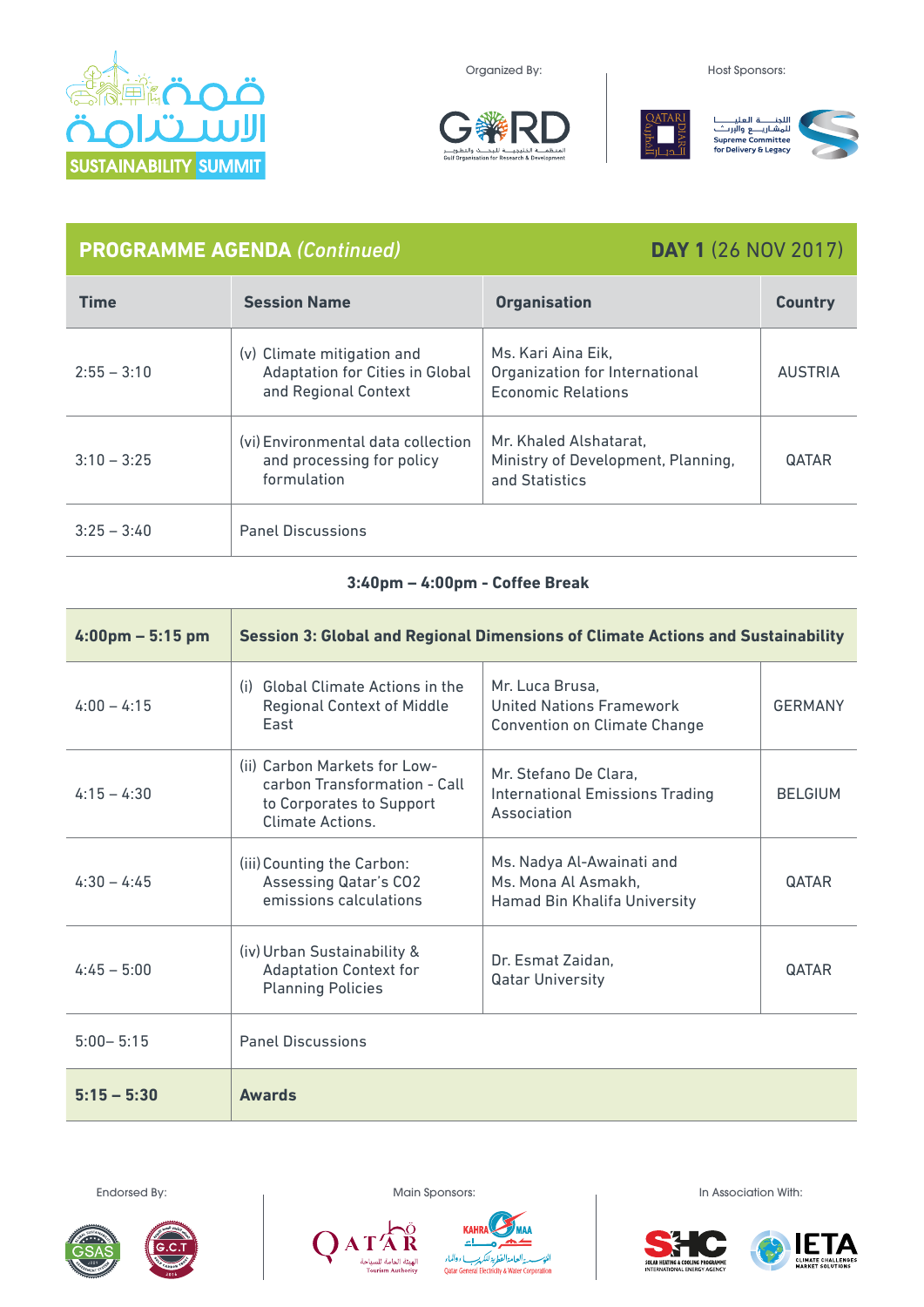

Organized By: The Contract of the Host Sponsors:







# **PROGRAMME AGENDA DAY 2** (27 NOV 2017)

| Time                                                | <b>Session Name</b>                                                                                                         | <b>Organisation</b>                                                                 | <b>Country</b> |  |
|-----------------------------------------------------|-----------------------------------------------------------------------------------------------------------------------------|-------------------------------------------------------------------------------------|----------------|--|
| 8:30am - 9:00am - Networking and Business Exchanges |                                                                                                                             |                                                                                     |                |  |
| 9:00am-10:35am                                      | Session 1: Operational Performance of Built Environments for Human Wellbeing<br>and Resources                               |                                                                                     |                |  |
| $9:00 - 9:20$                                       | <b>GSAS Operations-Labelling</b><br>(i)                                                                                     | Dr. Esam Elsarrag,<br>GORD                                                          | QATAR          |  |
| $9:20 - 9:35$                                       | (ii) Developing Green Building<br><b>Guidelines for Occupant</b><br>Productivity, Wellbeing and<br><b>Behavioral Change</b> | Prof. Mohammed Arif.<br>University of Wolverhampton                                 | UK.            |  |
| $9:35 - 9:50$                                       | (iii) Potential for Energy Services<br>in Qatar                                                                             | Mr. Santiago Bañales<br>Iberdrola                                                   | <b>SPAIN</b>   |  |
| $9:50 - 10:05$                                      | (iv) KNPC's Green Building and<br><b>GHG Reduction Initiatives</b>                                                          | Dr. Suad Abdul Wahed<br>Abdulrahman Alradhwan.<br>Kuwait National Petroleum Company | <b>KUWAIT</b>  |  |
| $10:05 - 10:20$                                     | (y) QNRF-Research Towards<br>Sustainability                                                                                 | Dr. Omar F. Boukhris,<br><b>Qatar National Research Fund</b>                        | <b>QATAR</b>   |  |
| $10:20 - 10:35$                                     | <b>Panel Discussions</b>                                                                                                    |                                                                                     |                |  |
|                                                     |                                                                                                                             |                                                                                     |                |  |

### **10:35am – 11:00am – Ceremonials and Coffee Break**

### **"Carbon Success Stories Start with Leadership's Commitment to Climate Actions"**

### **MoU signing ceremony**

• GORD-Kuwait National Petroleum Company--- Collaboration on Carbon Emission Reduction Projects

| $11:00$ am – 12:30pm | <b>Session 2: Climate Mitigation Projects for GCC</b>                               |                                           |              |
|----------------------|-------------------------------------------------------------------------------------|-------------------------------------------|--------------|
| $11:00 - 11:15$      | Climate actions and<br>(i)<br>Sustainable Development for<br><b>Aviation Sector</b> | Mr. Iain Groark,<br><b>Qatar Airways</b>  | <b>QATAR</b> |
| $11:15 - 11:30$      | (ii) Sustainability and Climate<br>Leadership by Qatar Rail-A<br>Case Study         | Mr. Daniel Joseph Gauthier,<br>Qatar Rail | <b>QATAR</b> |





Endorsed By: The Contract of Main Sponsors: In Association With: In Association With:

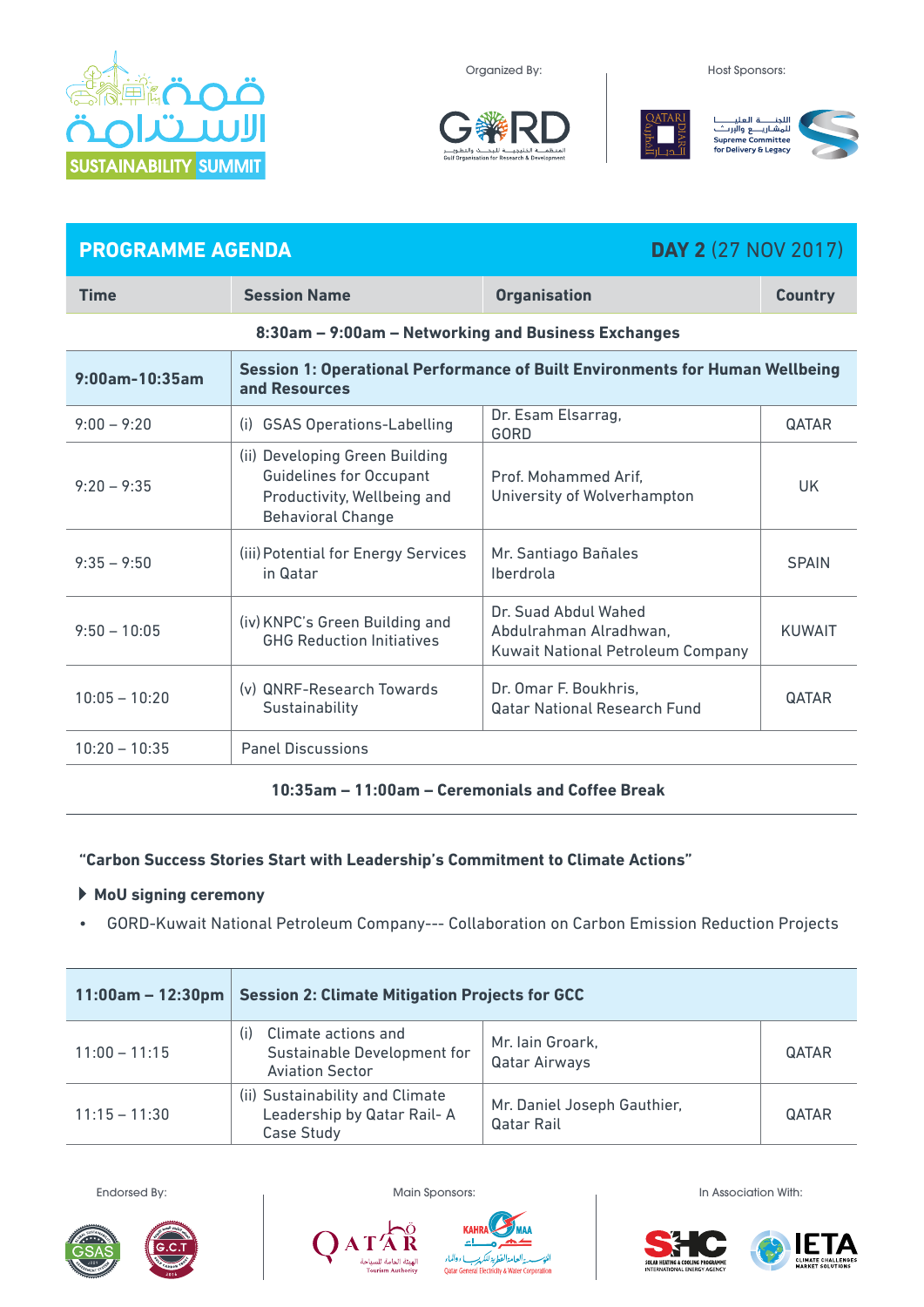

### Organized By: The Contract of the Host Sponsors:





# **PROGRAMME AGENDA** *(Continued)* **DAY 2** (27 NOV 2017)

| <b>Time</b>     | <b>Session Name</b>                                                                                                         | <b>Organisation</b>                                     | <b>Country</b> |
|-----------------|-----------------------------------------------------------------------------------------------------------------------------|---------------------------------------------------------|----------------|
| $11:30 - 11:45$ | (iii) E-Mobility and Energy Storage<br>for Cleaner and Sustainable<br>Region                                                | Mr. Didier Marginèdes,<br>Blue Solutions, Bolloré Group | <b>FRANCE</b>  |
| $11:45 - 12:00$ | (iv) Evaluation & Monitoring<br>of Energy Performance of<br>Buildings and their Link to<br><b>Carbon Reduction Projects</b> | Mr. Ashok John.<br><b>Ecofys Germany GmbH</b>           | <b>GERMANY</b> |
| $12:00 - 12:15$ | (v) Nimr Water Treatment Plant,<br>Oman - Sustainable Water<br>Solutions & Carbon Offset<br><b>Possibilities</b>            | Mr. Geraint Richards,<br><b>Bauer Resources</b>         | <b>GERMANY</b> |
| $12:15 - 12:30$ | <b>Panel Discussions</b>                                                                                                    |                                                         |                |

### **12:30pm – 1:30pm - PRAYER & Lunch**

| $1:30pm - 3:00pm$ | <b>Session 3: Technologies, Solutions and Opportunities</b>                                                                                                            |                                                                   |                |
|-------------------|------------------------------------------------------------------------------------------------------------------------------------------------------------------------|-------------------------------------------------------------------|----------------|
| $1:30 - 1:45$     | <b>Turning Risks into</b><br>(i)<br>Opportunities- An Alternative<br>Approach to CO2 Emission<br><b>Reduction &amp; Related Energy</b><br><b>Transition Strategies</b> | Dr. Nasser Sager Al-Mohannadi,<br><b>Texas A&amp;M University</b> | <b>QATAR</b>   |
| $1:45 - 2:00$     | (ii) Solar cooling: Worldwide<br>Overview and New<br><b>Technological Opportunities</b>                                                                                | Dr. Salvatore Vasta,<br>Consiglio Nazionale delle Ricerche        | <b>ITALY</b>   |
| $2:00 - 2:15$     | (iii) Peaceful Use of Nuclear<br>Science and Technology for<br>Development                                                                                             | Mr. Andy Garner,<br>International Atomic Energy Agency            | <b>AUSTRIA</b> |
| $2:15 - 2:30$     | (iv) Life Cycle Assessment in the<br><b>Construction Sector: From</b><br><b>Product Level to Building Level</b>                                                        | Ms. Carolin Spirinckx,<br>Vito NV                                 | <b>BELGIUM</b> |
| $2:30 - 2:45$     | (v) Zoysia Tenuifolia Grass for<br>Green Areas: A Small Step- but<br>a Large Jump for Sustainability                                                                   | Mr. Gerald Rene Cucchiara,<br>Zoysia Al Khalij                    | <b>QATAR</b>   |
| $2:45 - 3:00$     | <b>Panel Discussions</b>                                                                                                                                               |                                                                   |                |

### **3:00pm - 3:20pm - Coffee Break**



R

.<br>الهيئة العامة للا<br>rism Authority

H



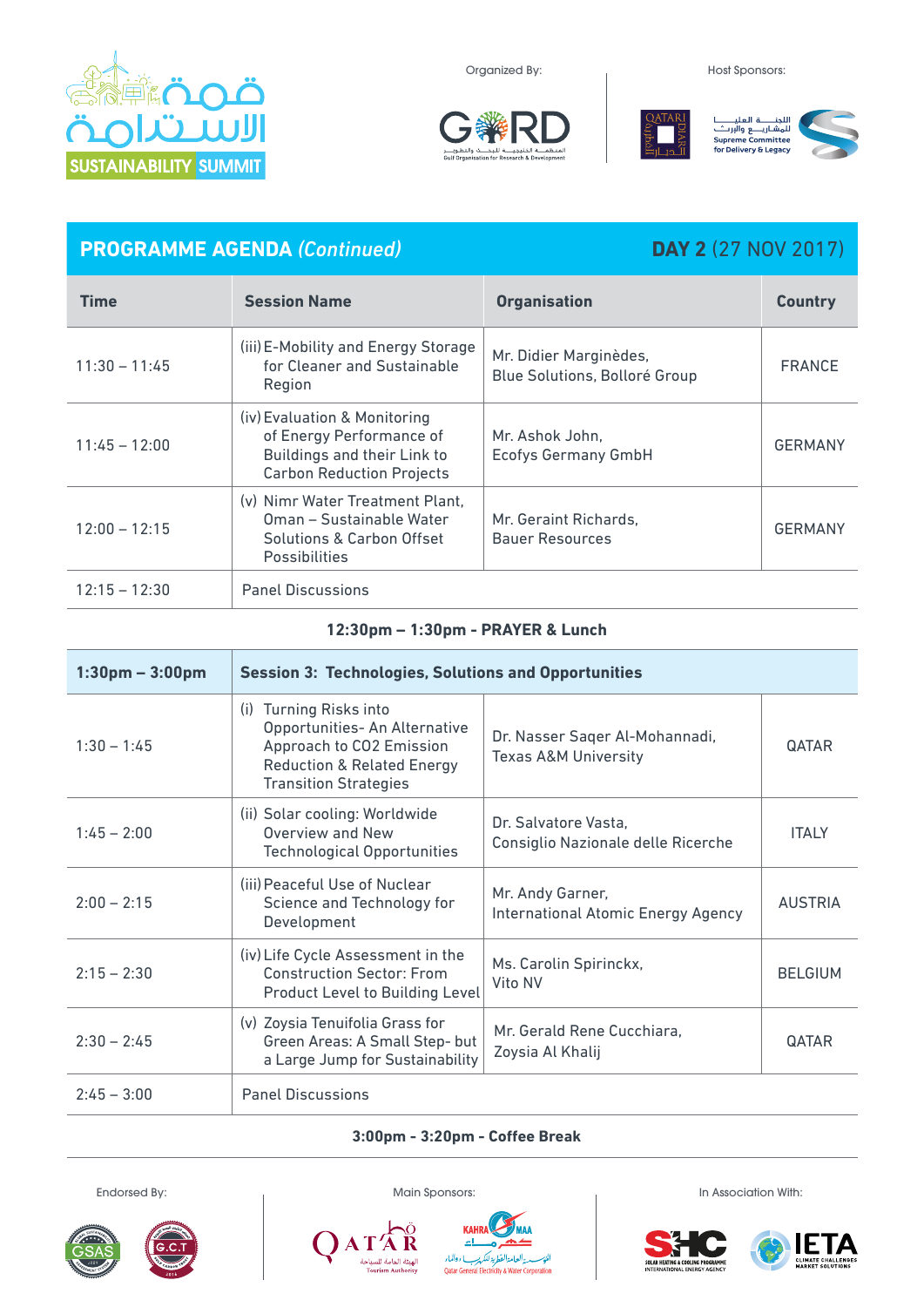

Organized By: The Contract of Host Sponsors:



| <b>PROGRAMME AGENDA (Continued)</b> |                                                                                          |                                                                                | <b>DAY 2</b> (27 NOV 2017) |  |
|-------------------------------------|------------------------------------------------------------------------------------------|--------------------------------------------------------------------------------|----------------------------|--|
| <b>Time</b>                         | <b>Session Name</b>                                                                      | <b>Organisation</b>                                                            | <b>Country</b>             |  |
| $3:20$ pm – 4:50pm                  | <b>Session 4: Sustainable Building Design and Construction</b>                           |                                                                                |                            |  |
| $3:20 - 3:35$                       | (i) Passive Design for Buildings<br>in GCC: Practical Approach                           | Dr. Fodil Fadli,<br><b>Qatar University</b>                                    | <b>QATAR</b>               |  |
| $3:35 - 3:50$                       | (ii) Green Building Rating<br><b>Systems in Gulf Cooperation</b><br>Council (GCC) Region | Eng. Karim Elgendy,<br>DAR Al-Handasah                                         | <b>UK</b>                  |  |
| $3:50 - 4:05$                       | (iii) Y Tower: Design & Build, GSAS<br>5-Stars                                           | Eng. George Haikal,<br><b>RAMACO</b>                                           | QATAR                      |  |
| $4:05 - 4:20$                       | (iv) Healthier Buildings: A Step<br><b>Forward to Sustainable Future</b>                 | Mr. Anis Abou-Zaki, and<br>Ms. Dimitra Kyrkou,<br><b>Foster &amp; Partners</b> | <b>UK</b>                  |  |
| $4:20 - 4:35$                       | (v) The Role of District Cooling in<br><b>Sustainable Energy</b>                         | Mr. Robert Miller,<br><b>MARAFEQ</b>                                           | QATAR                      |  |
| $4:35 - 4:50$                       | <b>Panel Discussions</b>                                                                 |                                                                                |                            |  |
| $4:50 - 5:05$                       | <b>Awards</b>                                                                            |                                                                                |                            |  |
| $5:05 - 5:10$                       | <b>Vote of Thanks</b>                                                                    |                                                                                |                            |  |





C